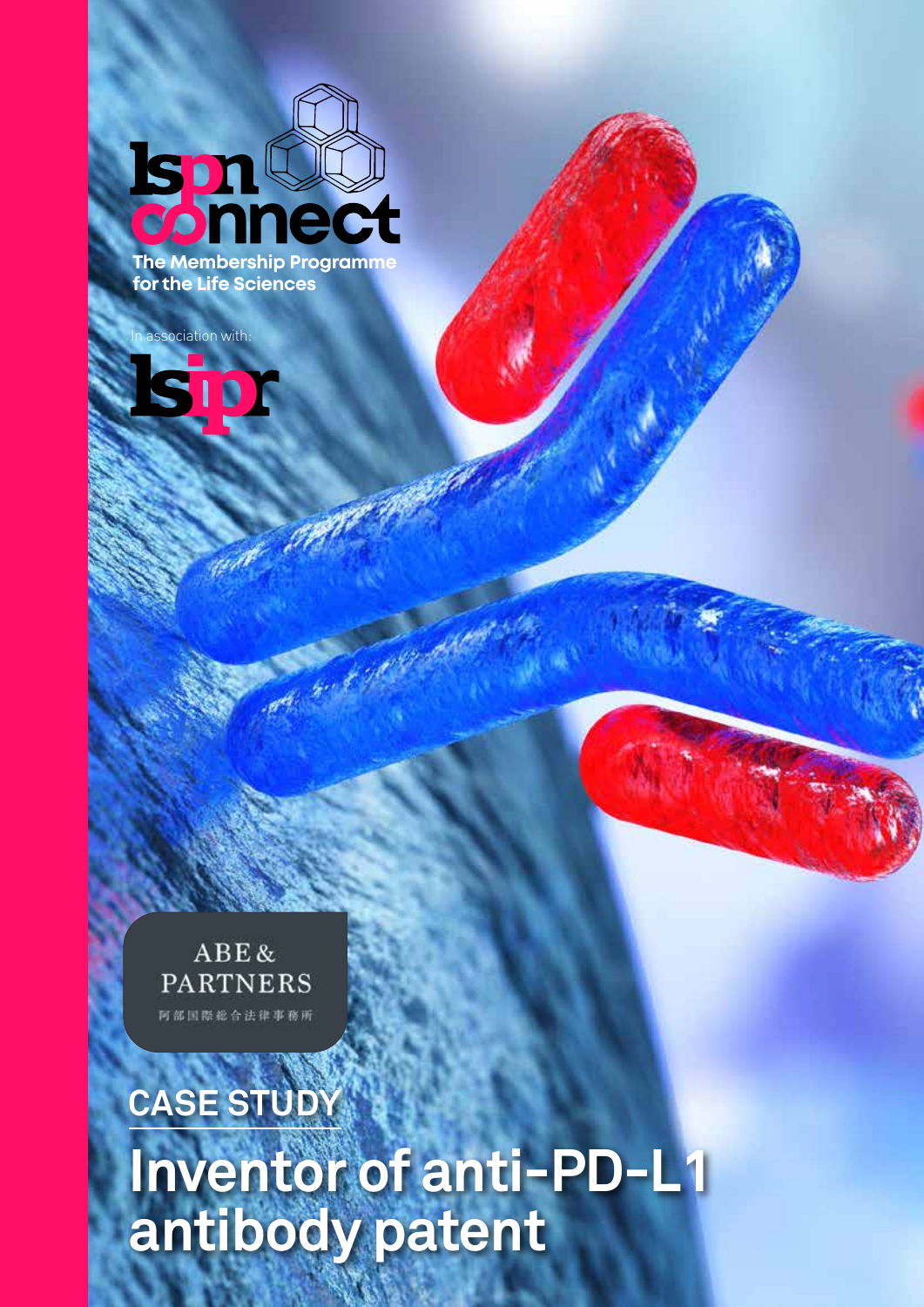# **Inventor of anti-PD-L1 antibody patent**

### **Abe & Partners report on a significant case of disputed inventorship regarding the invention of an anti-PD-L1 antibody patent.**

In a dispute over inventorship, evaluation of the degree of contribution is directly linked to the sense of pride of the individuals concerned, and the conflict between the parties tends to be extremely intense. In this case, inventorship was disputed by the first author of the relevant paper, regarding the invention of an anti-PD-L1 antibody patent.

Tasuku Honjo, a distinguished professor of the Faculty of Medicine at Kyoto University, awarded the Nobel Prize in Physiology or Medicine 2018, is one of the inventors of the invention.

#### **Summary of the case**



Brought to you by:

**Ism** 

connec

The plaintiff X was enrolled in the master's course at the Graduate School of Biostudies, Kyoto University (Field of Bioimaging and Cell Signaling), Professor Z's laboratory, from April 2000 to March 2002. X sought confirmation that he is the inventor of the invention, and sought a registration of transfer for each quarter of the patent right as a share based on article 74 , paragraph (1) of the Patent Act of Japan against the defendants, Ono Pharmaceutical

**"The experiment conducted by X was evaluated as being carried out merely within the framework of the experimental system designed and constructed by Professor Z."**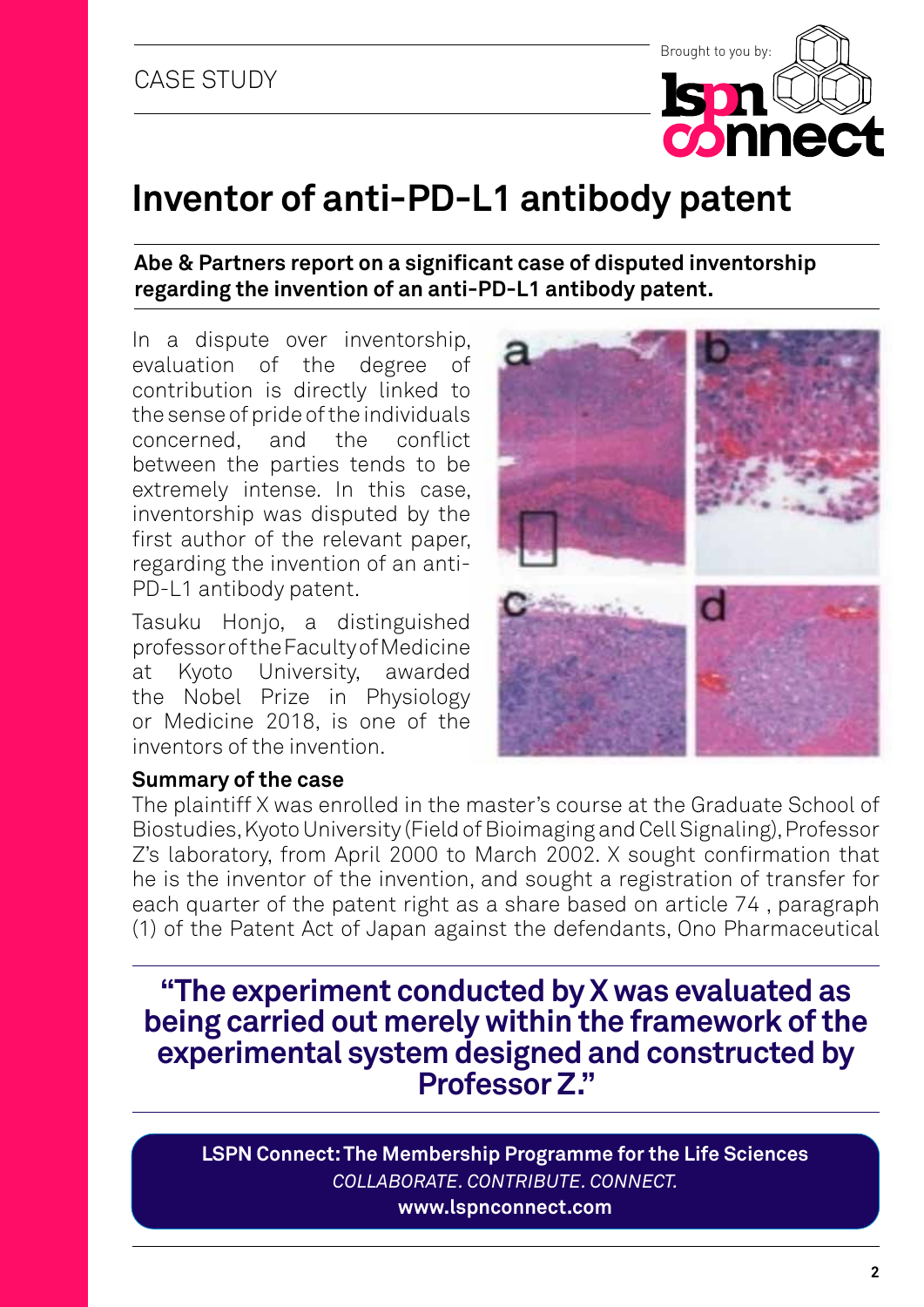and Professor Honjo (Y), who jointly owning the patent right alleging that X is one of the inventors of the invention since the invention of patent right titled "Cancer treatment agent" (JP 5885764) is based on a *Proceedings of the National Academy of Sciences of the USA (PNAS)* paper summarising the results of experiments conducted by X and the findings obtained from the analysis while enrolled in the graduate school.

In addition, X claimed for compensation for damages of 10 million yen in total based on joint tort (2 million yen for economic damages, 3 million yen for mental damages and 5 million yen for legal fees) and delay damages, alleging that X suffered damages because the defendants intentionally or negligently failed to file an application with X as a co-inventor.

## **Judgment of August 21 2020, Tokyo District Court**

On August 21, 2020, the Tokyo District Court (presiding Judge Sato) dismissed confirmation of X's being an inventor, and rejected the remaining part of X's complaint, holding as follows.

## **Criteria of inventor**

An invention means a highly advanced creation of technical ideas utilising the laws of nature (article 2, paragraph[1] of the Patent Act), and the technical scope of a patented invention must be determined based upon the statements in the claims. Therefore, an inventor needs to conceive a characteristic part of the technical idea defined in the claims and to actually participate in the reduction to practice.

Even if he or she has been involved in acts of creation, conducted experiments for the inventor, and collected and analysed data, if he/she played only a subsidiary role of the inventor, it cannot be said that he/she actually participated in creative activities.

For determining the inventorship of the invention, the following facts must be taken comprehensively in consideration: (i) contribution in idea of the technical ideas that anti-PD-L1 antibody activates cancer immunity by inhibiting the interaction of PD-1 molecule and PD-L1 molecule; (ii) contribution in production and selection of anti-PD-L1 antibody that inhibits the interaction of PD-1 molecule and PD-L1 molecule; (iii) contribution in design and construction of experimental systems necessary for demonstrating hypotheses, as well as the degree of creative involvement in the process of performing individual experiments, etc.

**LSPN Connect: The Membership Programme for the Life Sciences** *COLLABORATE. CONTRIBUTE. CONNECT.*

#### **www.lspnconnect.com**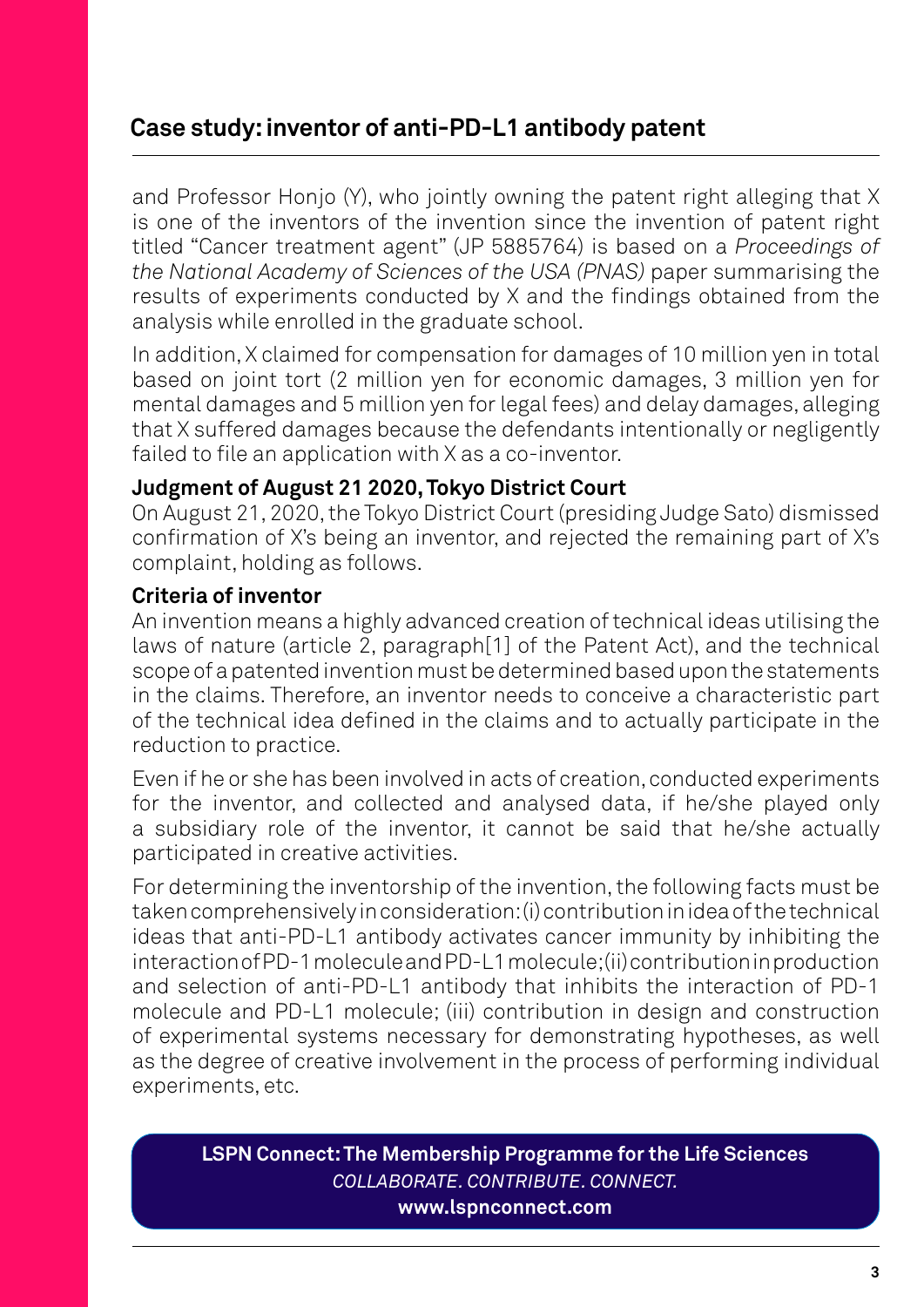## **Contribution of X in idea of technical ideas of the invention**

Before X entered Professor Z's laboratory, Y and Z shared the technical idea that anti-PD-L1 antibody activates cancer immunity by inhibiting the interaction of PD-1 molecule and PD-L1 molecule, and started concrete experiments to prove it.

On the other hand, X was not aware that the interaction of PD-1/PD-L1 was studied in relation to cancer immunity when the experiment was started, and he did not think of a possibility that the experiments was for cancer until this was pointed out at a subsequent group meeting. Therefore, it cannot be admitted that X was involved in the idea of the technical ideas that the anti-PD-L1 antibody activates cancer immunity by inhibiting the interaction of PD-1 molecule and PD-L1 molecule.

## **Contribution of X in production of anti-PD-L1 antibody**

The experiment conducted by X can be recognised as meaningful in the final selection of the 1-111 antibody. However, considering that it was recognised that the production itself of 1-111 antibody and 1-167 antibody had been completed by April 22, 2000, immediately after X entered Z's lab, and no promising antibodies could be found in X's search for anti-PD-L1 antibodies other than 1-111 antibody and 1-167 antibody, it should be said that even if X was partially involved in the production and selection of anti-PD-L1 antibody, the degree of his contribution was very limited.

Who contributed to the production and selection of the anti-PD-L1 antibody of the invention were Z and assistant professor W, and although X can be said to have played a certain role under the guidance of Z and others, the degree of his contribution was very limited.

## **Contribution of X in conception and reduction to practice of individual experiments constituting the invention**

Although X actually worked regarding the individual experiments constituting the invention, it was Z who designed and constructed each experimental

# **"X's contribution in the execution process of each experiment should be regarded as limited."**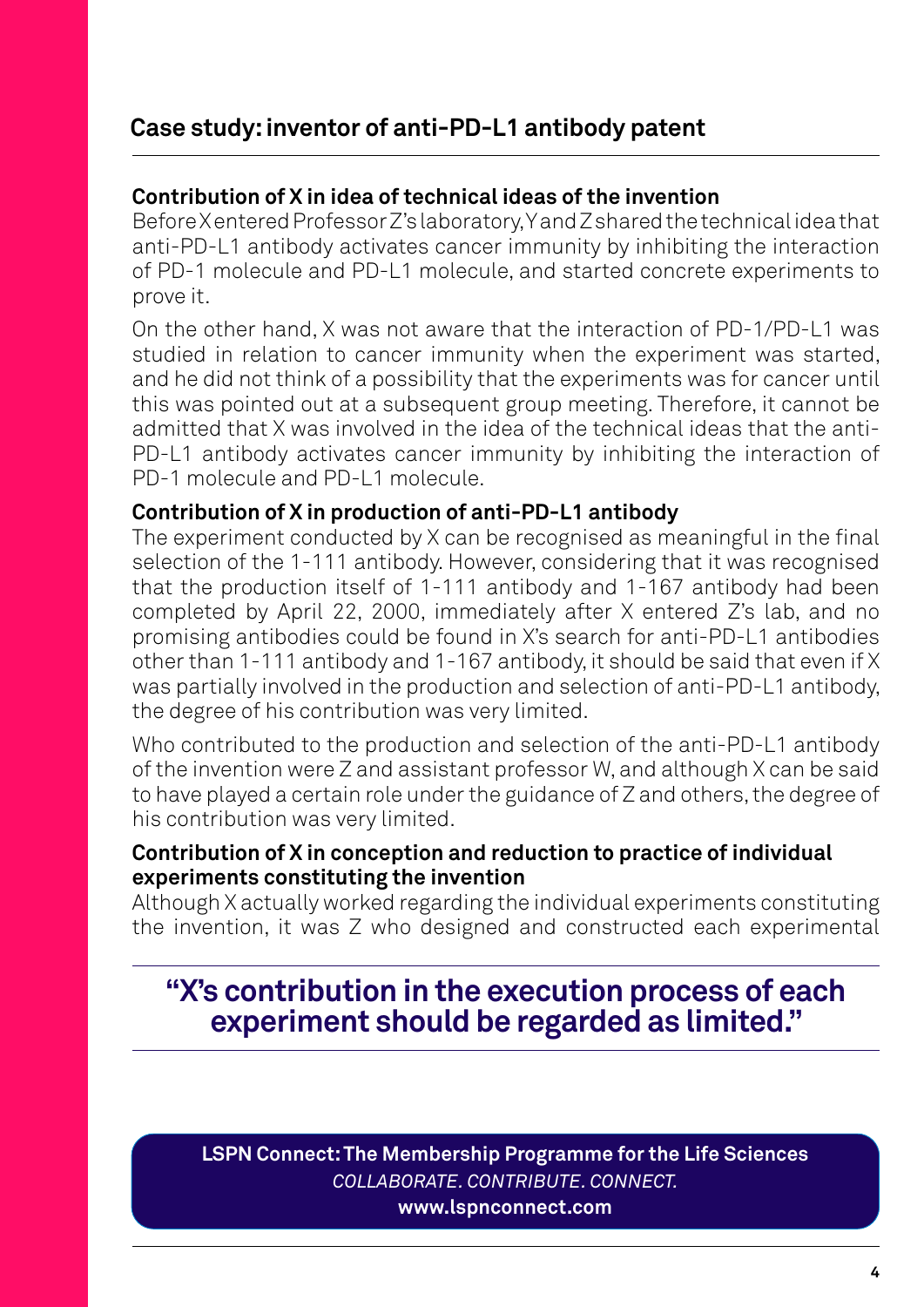system, so X's contribution in the execution process of each experiment should be regarded as limited. The ingenuity regarding the type of experiment, selection of experimental materials, and experimental method, claimed by X, is merely an ingenuity or a trial and error on experimental technique in the execution process of experiments, and it cannot be said that X was creatively involved in the experiment.

## **Inventor of the invention**

According to the foregoing, it is acknowledged that (i) it was Y and Z who conceived the technical idea of the invention; (ii) those who contributed to the production of the anti-PD-L1 antibody were Z and W; and (iii) it was Z who designed and constructed the individual experiments constituting the invention. Although X made a certain contribution in the invention including the implementation of experiments, the degree of contribution is limited, and it was not sufficient to recognise him as the inventor of the invention. Therefore, X cannot be recognised as the inventor of the invention.

## **Argument of X**

There is no dispute between the parties regarding the fact that X conducted almost all the experiments, and X argued that in the field of chemistry, those who actually conducted and examined the experiments underlying invention should be recognised as the inventor.

However, in order to be recognised as an inventor, it is necessary for him/her to conceive a characteristic part of the technical idea defined based on the claims and to actually participate in the reduction to practice. It should be understood that even if he/she actually conducts experiments for the inventor, and collects and analyzes data, if he/she played only a subsidiary role of the inventor, he/she cannot be said to be the inventor.

As stated previously, X was not involved in the technical idea of the invention and X's contribution to the production and selection of the anti-PD-L1 antibody and the design and construction of the experiments constituting the invention was very limited, so X's role in the invention should be said to be subsidiary.

X pointed out that in the *PNAS* paper, X was specified as the co-first author and that the footnote (page 1) stated that "A and X contributed equally to this study", and argued that since Y was in a position to submit the paper, Y had acknowledged X's contribution. However, as stated previously, whether he/she is the inventor of the invention should be determined from the perspective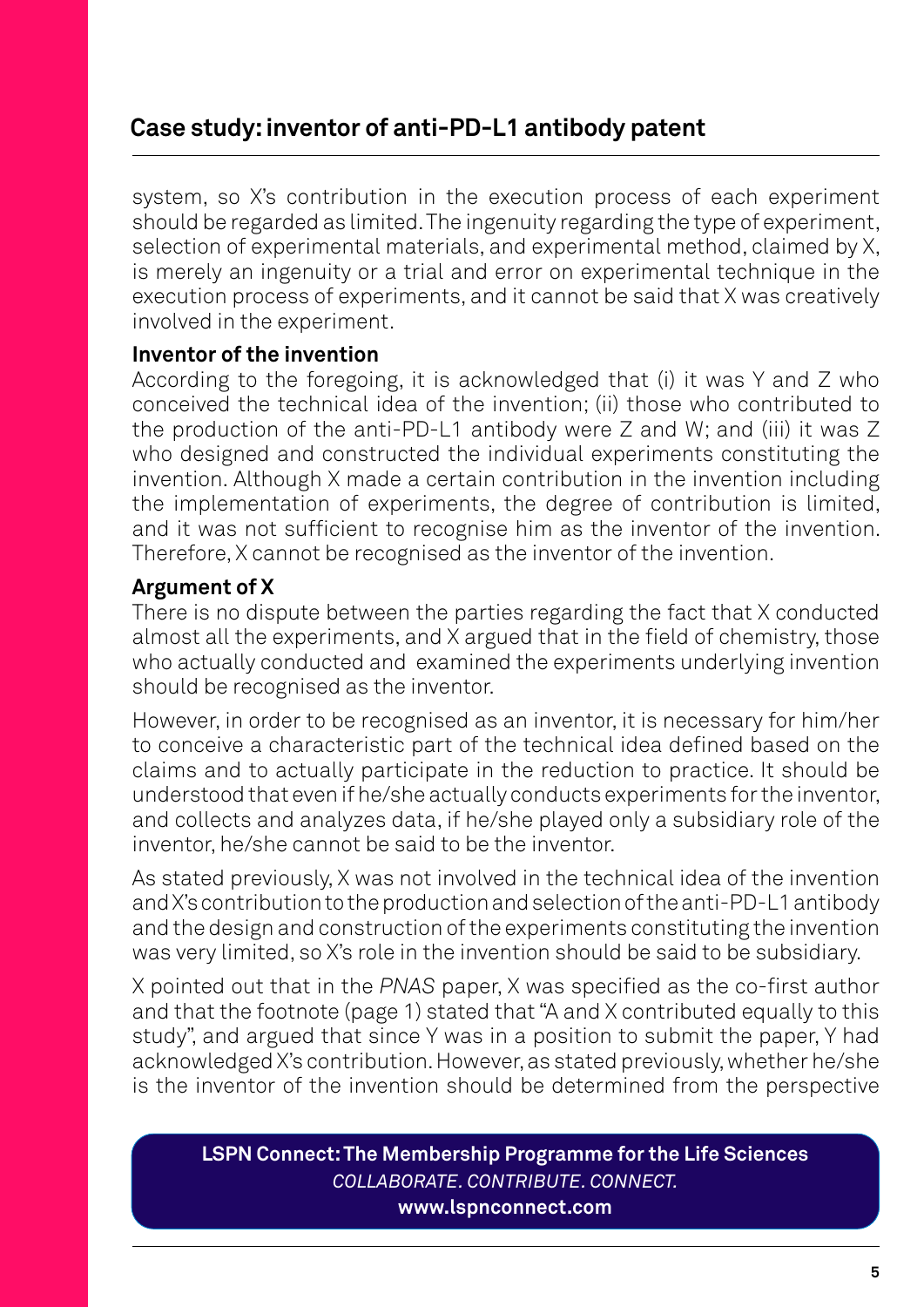of (i) contribution in the conception of the idea of the technical ideas; (ii) contribution in production and selection of anti-PD-L1 antibody; and (iii) contribution in design and construction of experimental systems necessary for demonstrating hypotheses, as well as the degree of creative involvement in the process of performing individual experiments, etc, based on the specific facts leading up to the background of the invention.

Therefore, even if there is a statement that X is the co-first author in the paper and contributed equally to the study, it cannot be immediately inferred that the co-first author of the paper is the inventor.

## **Practical tips**

In this case, the graduate student who actually conducted the experiment and became the co-first author of the paper was not recognised as the inventor and decided to play only a subsidiary role of the inventor. Why did the first author of the paper receive the same appraisal as a technician in recognition as an inventor of patent?

Where is the watershed that separates an inventor and a subsidiary? A major factor may be that the experiment conducted by X was evaluated as being carried out merely within the framework of the experimental system designed and constructed by Z. In other words, a person working according to the instructions from another person will be judged that he/she is not involved in the creation and not the inventor.

In order to be recognised as an inventor, it is necessary to be involved in creation initiatively. However, there is an example from 2014 when Hiroshi Amano was awarded the Nobel Prize in Physics because he was judged to be not just a subsidiary of Isamu Akasaki when he had been a graduate student.

As a method of proving inventorship, a testimony is used in addition to documentary evidence such as lab notebooks, etc. It is necessary to prove closely who did what and when by this evidence. In this case, the research

# **"It cannot be immediately inferred that the co-first author of the paper is the inventor."**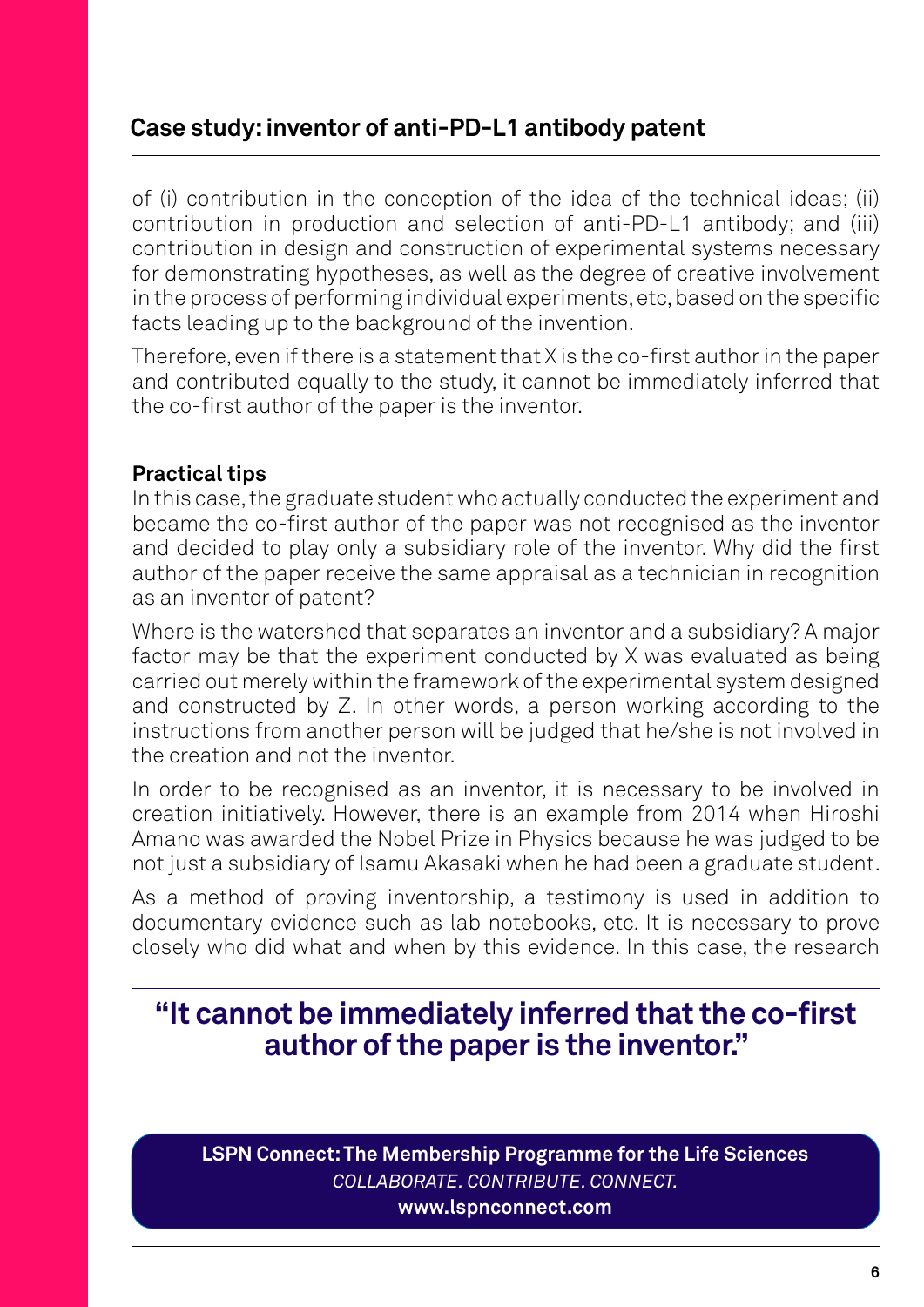activities in the world's top laboratories are portrayed frankly by the detailed proof of the parties concerned.

Compared to the patent infringement lawsuits where little testimony is used, a testimony is a major feature in dispute regarding the inventorship. In a testimony, the attitude in the witness or the party him/herself as well as the content of the testimony and statement may affect the credibility of testimony, etc, and affect the judge's impression.

In the witness testing (article 85 of the Rules of Civil Procedure), it is important to convey that witnesses should understand of necessity to pay attention not only to the content of the testimony but also to the attitude in the court. The testimony must resonate with the judge.

The judgment also found that "even in light of Z's testimony content and attitude, it is not recognised that the relationship between Z and Y influenced Z's testimony, and there is not enough evidence to admit that Kyoto University to which Z belongs received benefit from Ono Pharmaceutical."

In a dispute over the inventorship, it is difficult to reach a settlement due to the extremely intense emotional conflict between the parties. This is probably because the evaluation of the degree of contribution is directly linked to the individual's sense of pride. There are many similar examples among Nobel Prize winners.

In 1923 Frederick G. Banting was furious when he and John Macleod won the Nobel Prize in Physiology or Medicine but his colleague Charles Best missed out; Banting shared the prize money with Best. The order of the authors Satoshi Mizutani and Howard M. Temin was changed on a paper.

Shuji Nakamura argued that the method of Akasaki/Amano could only produce very dark LEDs, and the bright LEDs he made were a breakthrough, which he complained was not stated in the reason for the award.  $\bullet$